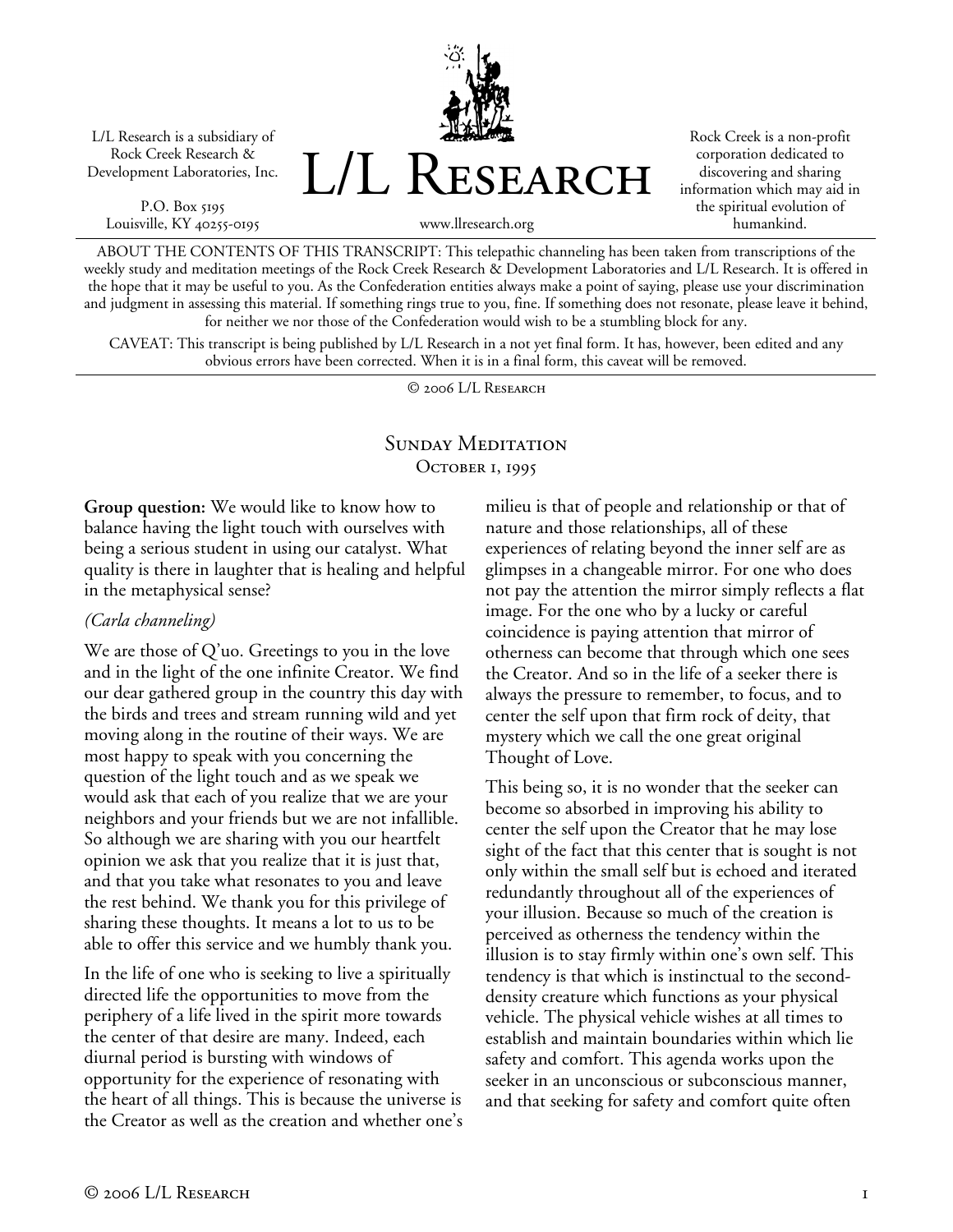adds to the tendency of the seeker to turn more and more inward.

As this occurs—and it is, we repeat, a natural occurrence—the seeker finds itself within a trap of its own making, for it has used that instinctual tendency to create a zone of safety to think about the spiritual and to act upon those thoughts. Consequently, even though the seeker knows it is doing spiritual work, yet still the seeker considers this the kind of work which entails labor, time and intensity.

Now, let us look at the way a student begins to learn the craft [that] contains the infinite. Let us, for instance, gaze at the student who begins to learn how to play the piano. The beginning student must focus and concentrate intensely in order to begin to master the fundamentals of piano playing. The beginner does the scales and does them over and over and over. This is effortful, heavy work to all but the very gifted, yet it is necessary in order to make the unfamiliar into the familiar and the impossible into the possible.

As the piano student moves through the years of apprenticeship of its craft it gradually begins to get a sense of what lies beyond the finite notes that it has been reading off the page of the music score. The student begins to hear in a different way, a way which has an expanded awareness of the whole. Armed with this hard won resource the student at last opens the door to mastery of its craft, for the true instrumentalist plays not the notes but the music. Even the best must play the scales to warm up, but there is that moment when the instrumentalist realizes the shape of its craft and sees how it may serve as an instrument to pour forth the heart of the composer. Then the instrument knows how to make music.

Now, the seeker has a craft to learn and there are the scales that must be played again and again and again. There are scales which teach the notes of patience. There are scales which teach the notes of devotion. There are other exercises that teach the spareness and the reserve of true service. And these exercises must be repeated, and certainly for the seeker to become inward and inwardly focused and moving in a small circle is completely understandable and acceptable. And we say to those who feel they are indeed too serious, too solemn, too earnest, we say that this is the stage that the student does the basic work to

learn its craft, for seekers are artisans and artists of a certain kind. The closest perhaps we might come to expressing the nature of this craft is that of aesthetics, for in the philosophical tradition known as aesthetics the goal is to discover what true beauty is and what the seeker wishes to discover is what the deepest and truest beauty, truth and love is, for it wishes to clothe itself in that armor, and then it wishes to sally forth in service and in love.

So we ask that you think of the earnest self as a lovable, respectable, acceptable self and to see that there is a stage in spiritual seeking where effort is made, and it seems heavy, lonely, and sometimes empty. And we say that this naturally will yield in time as the seeker himself begins to hear that which silence tells so well and begins to sense the shape of things, the form of that undergirding reality, the true nature of love, and once this occurs the universe changes. And it begins to spark into a life that was hitherto unseen, for the soul and the heart are expanding and the center is not only that place in the heart of the self where one has opened the door to love but also is expanded to make a center of the whole creation, with all included and nothing omitted, nothing irrelevant, nothing wrong, but all, all one shade or shadow or another of infinite love.

Now, while the student is playing the scales of daily meditation, daily contemplation, while the student is seeking earnestly, it may if it chooses open a window to larger awareness. How may that occur? That occurs when the student drops whatever is upon the mind and asks the self, as this instrument is fond of saying, "Will this matter in ten thousand years?" There are things within your incarnations that will matter, no matter how many millennia pass. These things are precious. These things do not comprise a large percentage of what is in the perceived sea of confusion within which all of you paddle about at this time. It is most likely that when the student is tightest and most weary and most disturbed the issues will not matter in ten millennia and this is the key that unlocks that corset of tightness and allows the weary student to expand its consciousness beyond the perceived, opening simply to enjoy the breeze, expanding as a flower in sunlight, turning to the sun.

It does take, for most entities, a conscious decision to choose the larger perspective. But we say to you that it is worth the effort it takes when one perceives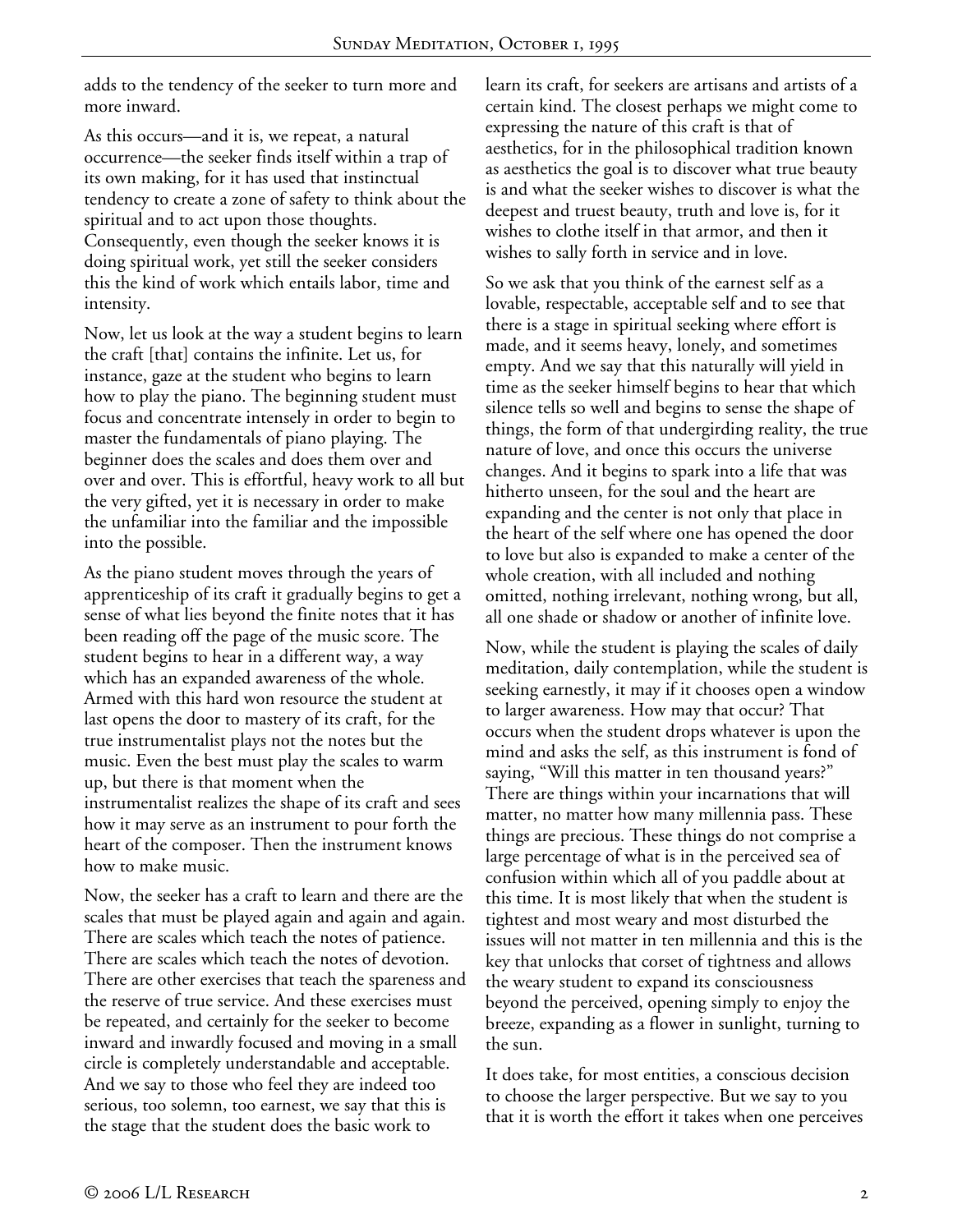that one has become straightened, closed, and narrowed simply to affirm the enormous breadth and depth of the possibilities of any and all situations. The energy that is moving when there is laughter, when there is the light touch, is a mixture of the green-ray energy center being full and open, the blue-ray energy center working within its center at self-expression and communication and the lower three energy centers agreeing to lessen or cease their demands.

This is not something which one should do to the denigration of the lower energy centers. It is always important to affirm, to trust, and to do all one can to balance these all-important energy centers. But within these three energy centers there does not exist a light touch. It takes a mixture of the agreement of the lower centers to rest and allow the heart to open and allow the self to communicate with the creation, with the mystery which is the one Creator, and with that Creator within the self.

There are some who have a gift for the light touch. These are the entities you will find saying just the right thing to break the ice to make people laugh and find comfort in each other's company. But for most this skill of asking the self to stop and open to a larger view must be learned as any habit must be learned. Now you "oof" and "grunt" and try, and find it hard to do, but we say to you simply continue to "oof" and "grunt." This is good work. At some point, your own self will begin to yearn for and to seek the stoppage of that earnestness and will begin to hunger for the music behind the notes of the devotional life. Trust yourself through these practice periods, for cyclically, as lessons are learned, each seeker will go through learning periods which seem quite adverse. One cannot gain a certain amount of wisdom and then coast for the rest of the incarnation, for the Creator and your higher self hope to learn as many depths and resonances of the lessons you came to learn as time permits. So you will find seemingly the same material coming in again to cramp your style and make life hard and earnest, yet you are not repeating but rather learning at another level of subtlety and profundity.

We hope you can take the perpendicular route out of that little circle walked by the earnest soul and that you choose to take time out for a laugh or a smile, with all compassion for the self, for that earnest toiler who truly wishes to learn and to be

better, wiser and more loving than before. Yet these things are reflections of something within that are so precious that there are no words to express the gemlike quality of this crystalline heart of self that is the Creator.

So know that the human experience is driven by instinct and at the same time there are opportunities every instant to grow into a spiritual body and a spiritual instinct and when this begins to occur you shall find meditation and contemplation flowing easily and quietly in natural ways throughout the life pattern, and the muscles of spirit will have learned these notes so that now they can work subconsciously, naturally, so that one does not have to think about the process but can enjoy the music of spiritual consciousness and can turn that consciousness upon a world that is all too short on love and laughter. Each of you can be of service to others in this respect, of lightening other's loads, of offering that light and caring touch, sharing that laugh, and spending time together easing each other's burdens.

We would at this time transfer this contact to the one known as Jim. We are those of Q'uo.

## *(Jim channeling)*

I am Q'uo, and greet each again in love and in light. We are, again, privileged to be able to utilize both of these instruments this day and would thank all gathered for inviting us to speak our thoughts and opinions. We would ask if we may speak to any further queries at this time?

**P:** When you are dealing with intense bodily catalyst life seems to overtake the entity. How can she keep the light touch and remember the spiritual path that she is walking while everything else seems to be consumed with just the maintenance of the body?

I am Q'uo, and am aware of your query, my sister. And being aware as we are of the situation in which you find yourself, that is where your physical vehicle prepares to bring forth new life, we are well aware that the catalyst which you face is much more intense than that which is normally faced, for the experience that your physical vehicle and, indeed, the intellectual and emotional aspects as well, now undergoes is one which is more challenging in that the affirmations that could normally affect an entity are now less able to have sway, for the changes in your body's functioning are so basic to its nature and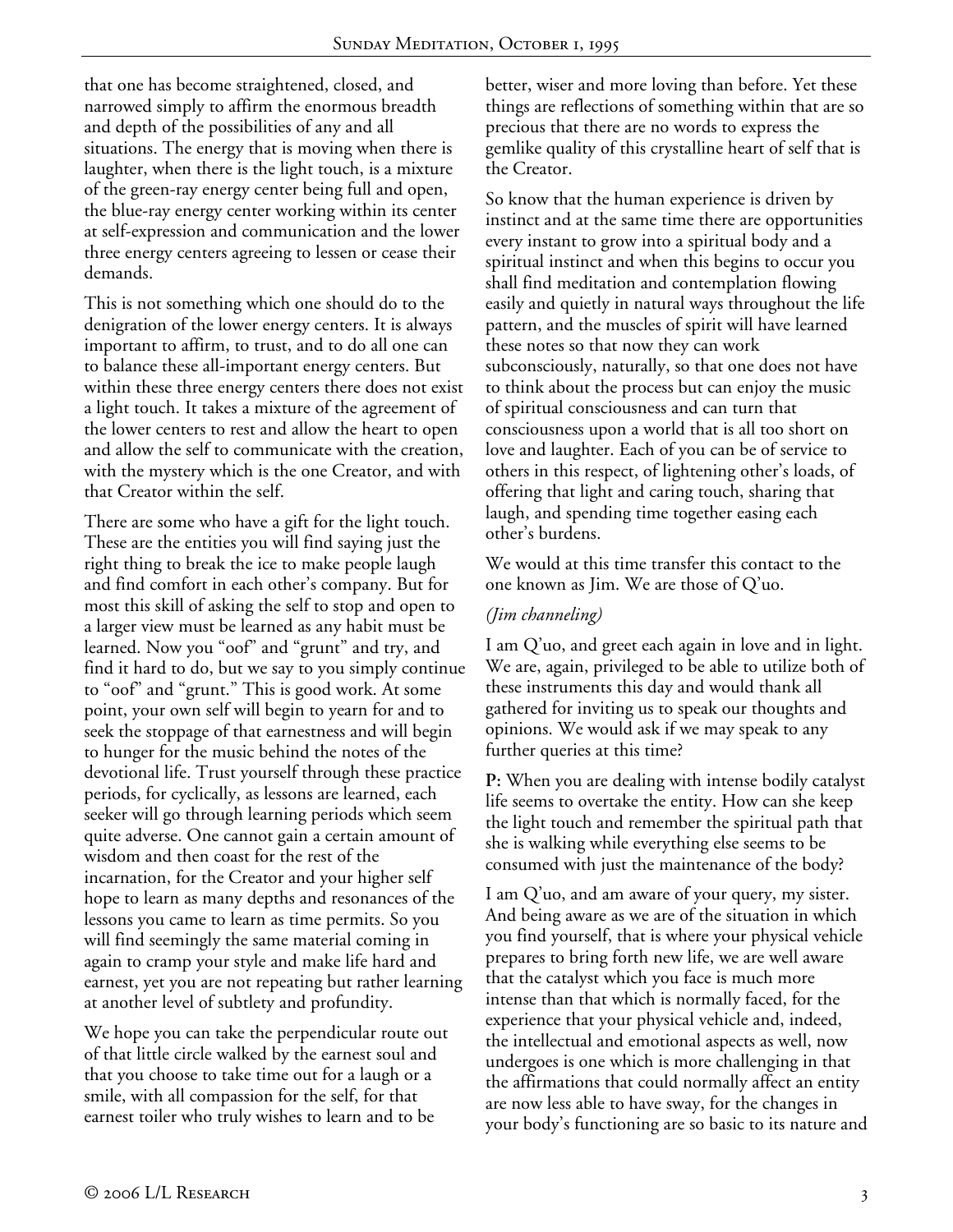fundamentally overpowering that you will find that there is great difficulty in programming an alteration from this experience.

There is much of metaphysical value in attempting to do so, however. Much catalyst of this illusion is of that nature, although most within this circle do not experience it as a day-to-day experience. There are those experiences within your illusion such as this one which you now encounter that will require the simple persistence of the exercise of your will and your faith on a daily basis. The one known as Carla has had many of these experiences as its physical vehicle was malfunctioning. Your vehicle is not malfunctioning, but is functioning in a manner that is so far deviated from the normal functioning that you experience much of the same difficulties as the one known as Carla has experienced in her past.

And we would recommend, as in the case of the one known as Carla, that you find those small pleasures that feed you in any way that you find helpful, whether these are certain foods, certain music, inspirational readings, the company of certain entities or whatever means is available to you, that you utilize them to feed yourself that which is nourishing on whatever level you may find nourishment. And remember always that this process is one which is holy. Give praise and thanksgiving for it and find within each of your days a means whereby you may give this praise and thanksgiving so that it might build a kind of momentum in your life experience and begin to have an effect upon the mental, emotional and physical aspects of this process which your body now is undergoing.

May we speak in any further way, my sister?

**P:** Should one entertain moments of depression or should one try to fight against it?

I am Q'uo, and am aware of your query, my sister. We would recommend that all such moments, whether up or down, be experienced as spontaneously as is possible for the length of the emotion if this is possible, for to battle against the feelings of depression, the feelings of hopelessness, the feelings of loneliness and the feelings of despair is to deny another portion of your experience which has value to you, for it deepens your ability to experience in general. It is as though a deep hole or well is dug even deeper, yet when this is dug by the emotions there is made within you both the ability to experience that which is difficult and that which

is joyous. All of this together shall create the tapestry of this particular experience. The difficult, the joyous, the hard, the soft, the light, the heavy, the bright, the dark—these experiences may be difficult, some of them, in what you may call the short run, the moment …

#### *(Side one of tape ends.)*

#### *(Jim channeling)*

I am Q'uo, and am again with this instrument. May we speak in any further way?

**P:** No. Thank you.

I am Q'uo, and we thank you, my sister. Is there another query?

**Carla:** I have a comment. I would have answered P's question differently. I would have talked about faith and I was surprised when the channeling went as it did. Why did you not say more about the faculty of faith and its perspective?

I am Q'uo, and am aware of your query within the comment, my sister. As we spoke of the quality of perseverance we were beginning that avenue of which you speak, that being of faith, though not clearly stated. You are quite correct about the quality of faith. The quality of faith is that which when joined with the quality of will are the two most helpful aspects of the attitude that a student may exercise at any point within this illusion, for all that you see before you and all that you see about you is born of mystery, much in the pain of birth and much must be taken on faith, for there is no other quality which may sustain one through the difficulties which any seeker will encounter within the incarnation, and we thank you, my sister, for clarifying the necessity for relying upon faith, for indeed it is a great ally for any seeker.

Is there another query?

**Carla:** I wondered whether the reason you did not go that route is that it is easy for people to feel that they do not have faith or do not believe in a system that includes faith. Was that the reason that you did not go into faith?

I am Q'uo, and am aware of your query, my sister. We would simply claim an omission. This instrument does not always pick up that which is given. Is there another query?

**Carla:** No, thank you.